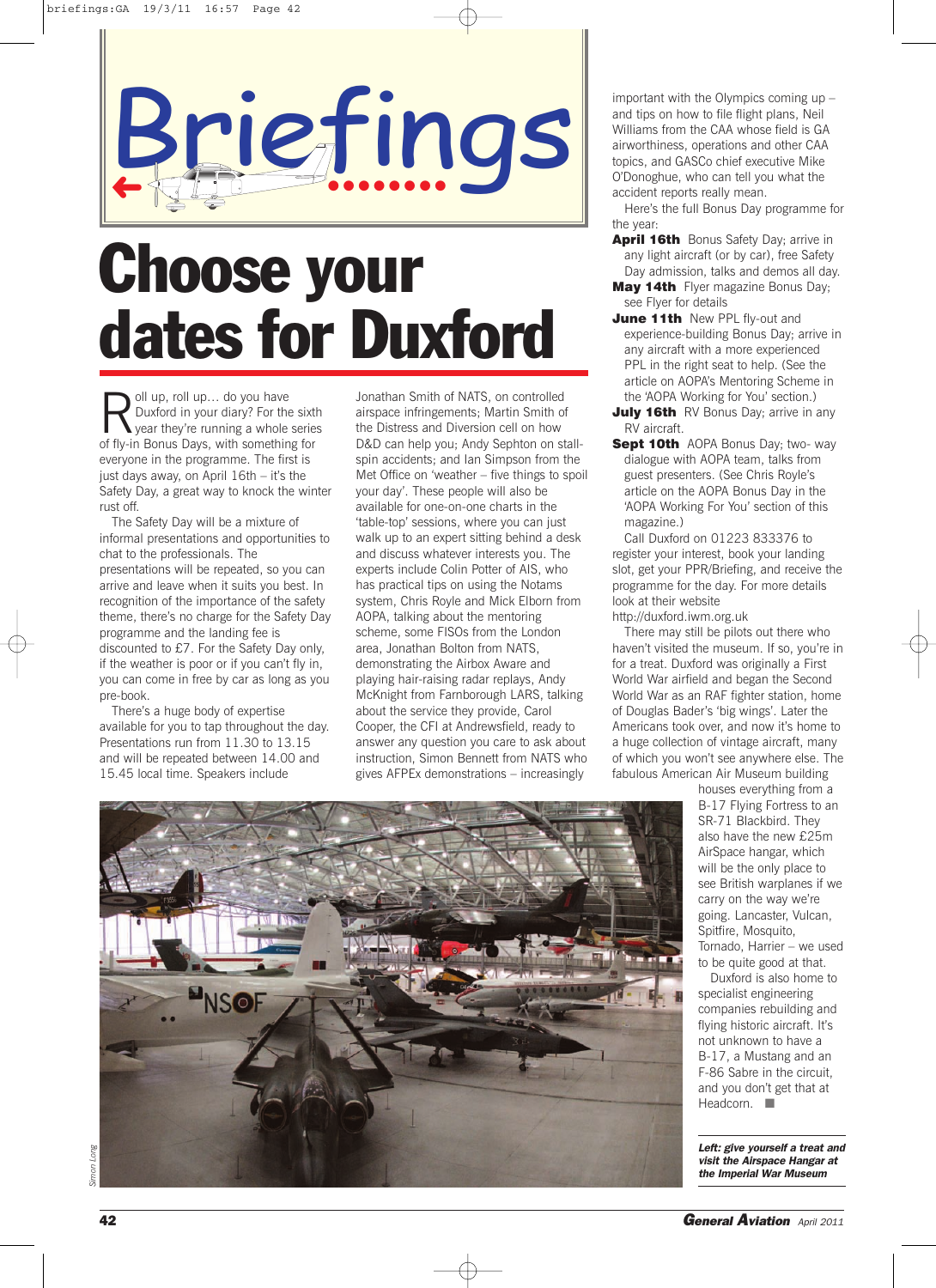## Aircraft sales fraud<br> **Aircraft sales fraud** *Mathoridate Sales Der Reserved Secontacts is*

There has been an upsurge in frimvolving aircraft sales, with so victims having lost five-figure s<br>and buyers are warned that however here has been an upsurge in fraud involving aircraft sales, with some victims having lost five-figure sums, plausible the seller, however legitimateseeming the sale, however 'refundable' the deposit, money should only ever be paid into escrow, with a reputable agency chosen by yourself.

The fraud involves mainly helicopters and centres on online sales, which are infested with adverts for aircraft which are not owned by the advertiser and which offer them for sale at prices significantly below their true value. Believed to be originating from Nigeria, this fraud is far removed from the old mis-spelled email scams – it is a sophisticated, multi-level operation which has succeeded in parting some fairly shrewd people from their money.

Things to watch out for include an excessively low offer price – one Bell 407 was priced at \$1 million below its market value – and often, an 0702, 0703 or 0704 phone number, which are a fraudsters dream; known as 'platform numbers', they look like mobile numbers but charge premium rates and connect to the owner's mobile, which is usually outside the UK. The ultimate beneficiary is virtually untraceable.

Similar frauds have been endemic to the car sales industry, particularly online, but have become a particular problem in aircraft sales in the last six months. The economic situation has made matters worse – it's easier to believe there are distressed sellers out there. The international nature of the business also contributes. Some buyers are sucked in in the belief that they are buying from a distressed owner in Europe and can make a good margin shifting the helicopter in Asia or elsewhere.

One such buyer contacted Mark Souster, Managing Director of Patriot Aviation, to get background information on a Robinson R44. Mr Souster says: "This chap is Malaysian, he knew me, and as it happened I knew the R44 he was thinking of buying, I knew the owner and I thought it unlikely that it was for sale because he'd only just bought it. I checked with him, and he confirmed the machine was not on the market.

"The would-be buyer had been told by the fraudulent seller that there was a lot of interest in the helicopter, but that he would take it off the market if he received a refundable deposit. The buyer could then have the machine surveyed, and if he didn't want to buy, he could have his deposit back.

"This time no money was lost, but on a

previous occasion we had a buyer turning up with his engineer to survey an aircraft which was not for sale, and he had already paid a 15 percent deposit."

Patriot sales executive Stuart Metcalf said the fraudsters had often prepared the ground well, held all the technical specifications of the helicopter, and knew the market. One had provided a photostat of the picture page of his passport, which was a forgery. Others have sent purchase agreements, and in some cases escrow details have been provided, but the supposed escrow agency is part of the scam.

"They are bold, sometimes ingenious, they know what they're talking about, and have perhaps posed as buyers of the aircraft themselves in order to gather all the technical specifications," he says. "Most adverts are for helicopters like the R44, where the deposit would be serious but not massive. They also seem to go for the Bell 206, and I know of one JetRanger owner who's been hit twice.

"There are a lot of dodgy adverts online, but most of the websites will take them down as soon as we alert them to them. Some, however, we have real difficulty with – they don't answer emails or acknowledge contact, and clearly fraudulent adverts continue to be posted."

acknowledged contacts is www.aviatorsale.com, where at the time of writing there are several clearly fraudulent sales offers. To see an example, go to the website, click on 'Piston Helicopter' on the right and scroll down to 'Robinson R44 Clipper II w/AC & Pop Out Floats'. This advert is correct in every detail apart from the number of hours the helicopter has flown – the advert claims 90, the true figure is 736. The owner and his address are real, but the phone number, given as '(0)70-2407-3749' is a premium-rate platform number linked to a Nigerian mobile. This helicopter is genuinely advertised elsewhere, with correct details.

Now click on 'Turbine Helicopters' and scroll down to 'Bell 206L-4 Longranger IV' offered at \$1,750,000. The seller 'Eric Henderson' does not exist, but a chap with a very similar name does. The registration on the picture has been Photoshopped out, but this helicopter is genuinely for sale, at £1.9 million. No phone number is provided, but you can make one-way email contact with the 'seller' through the website.

Stuart Metcalfe says: "You might think it looks pretty basic but these fraudsters have answers for almost everything and can be very plausible. Sensible and suspicious people have lost money on these scams."

One final note: if you get as far as paying a deposit into escrow, do not use the escrow agency or legal firm nominated by the 'seller'. Choose your own. ■

#### **Put your nav skills to the test**

**It's TopNav time again – pit your navigation and airmanship skills against fellow pilots on a handicapped basis, and win prizes! Crews are challenged to navigate a route and test their skills in the arts of flight planning, map reading, and dead reckoning, and no matter what your navigational experience, it'll work**

**for you.**

**Crews fly around 200nm with eight to ten waypoints, which are fully described as a combination of VOR radials and ranges and lat/longs. For aircraft of limited endurance or low cruising speed there is a shorter route of around 120nm. Handicaps are imposed according to the crews' flying experience and the type and number of navaids carried. You're encouraged to use the aids that you're happiest with, and the judges will be looking for accurate, efficient and safe navigation combined with good airmanship.**

**The winners of the competition will be presented with the TopNav trophy and vouchers for £100. There are seven trophies, which are presented at the Royal Institute of Navigation's AGM in July. On several occasions in past years the presentations have been made by their patron, the Duke of Edinburgh.**

**The 2011 TopNav competitions take place at Gamston on 14 May and at White Waltham on 21 May 2011 and are open to both members and non-members of the RIN. Further details on**

**the competition can be found on the RIN website, www.rin.org.uk (select the competitions flag and then TopNav) or by telephone 0207 591 3130.**